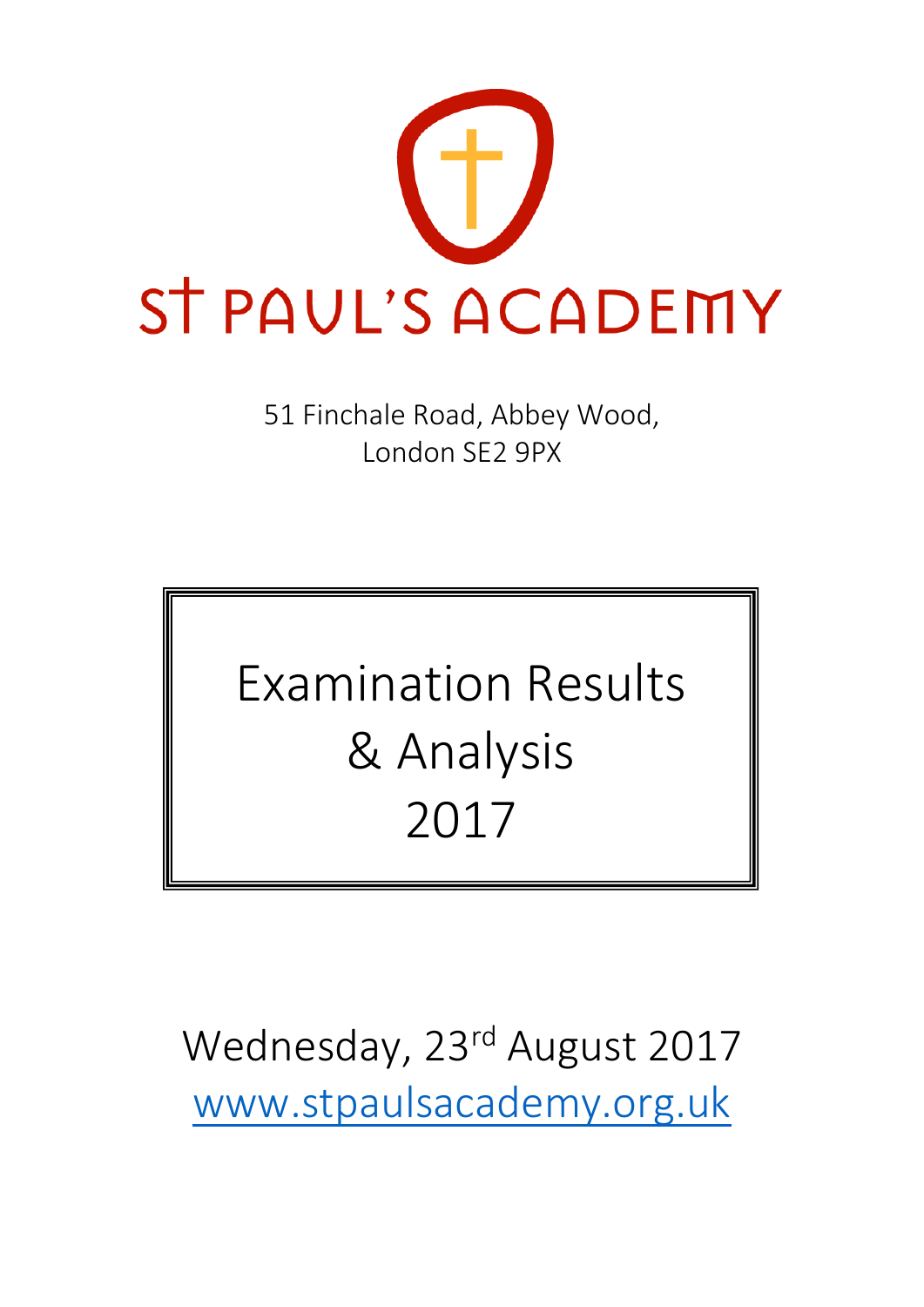

#### **Examination Results – Summer 2017**

St Paul's Academy are pleased to report on the successful and well deserved examination results of our students.

This is the first year the Reformed GCSE specifications for Mathematics and English have been assessed. All schools across the UK have experienced the implementation of teaching the more rigorous and challenging content of these Reformed GCSEs which have a higher threshold of achievement. We are delighted to announce that 76.1% of students achieved a 4 or above in Mathematics, 71.7% in English Literature and 70% in English Language. This means that we can report that 68% of our students achieved the expected 4 and above in English and Mathematics. Early indications show that these results are significantly above the national average. These results will also provide us with the confidence to successfully embed the other Reformed GCSE courses in September and will enable us to build on the proven success of accurately tracking pupil progress.

There are many curriculum areas that have achieved amazing results. 100% of students who sat the ICT qualification in Year 11 received a Pass, Merit, Distinction or Distinction\*. We are also delighted to report 100%  $A^* - C$  results in Physics and Biology, with 95.2% in Chemistry. In our first year of introducing Statistics, a most creditable 72% of students received  $A^*$  – C grades. Religious Studies and History have produced yet another set of excellent results, outperforming their national average.

Such high quality results are testament to the dedication of our staff to the students at St. Paul's Academy. One of the outstanding strengths of our school is the aspirational and hardworking ethos that is promoted by staff, embraced by students and supported by families. The opportunities to attend holiday and Saturday booster sessions and to sit Walking Talking Mocks have been of enormous benefit. The exam season this year was one of the best on school record in terms of preparation from staff and in terms of student confidence. Our students' motivation and self-esteem have been boosted throughout the year, not only in curriculum areas but by the Inclusion Learning Zone, the Raising Standards team and pastoral staff in preparing them not only for the exams but for their Post - 16 pathways.

We continue to value our belief in the merits of early entry qualifications and advocate students sitting exams early when appropriate and where possible which is borne out by a fantastic 100% of the Year 10 cohort who sat their Mathematics achieving a 4 or above. The picture was similar in PE where 97% of students achieved a C or above. 68% of students achieved a 4 or above in English Language, in line with the Year 11 result which is significantly above national average. This provides the majority of the year group the opportunity in English to focus solely on their Literature paper. As we further embed the Reformed GCSE course, we can forecast excellent results in this subject next year. In Mathematics, every single early entry student will now be able to prepare for a further qualification in Mathematics, which is a great opportunity for them especially in preparing for possible further study in their Post -16 pathway.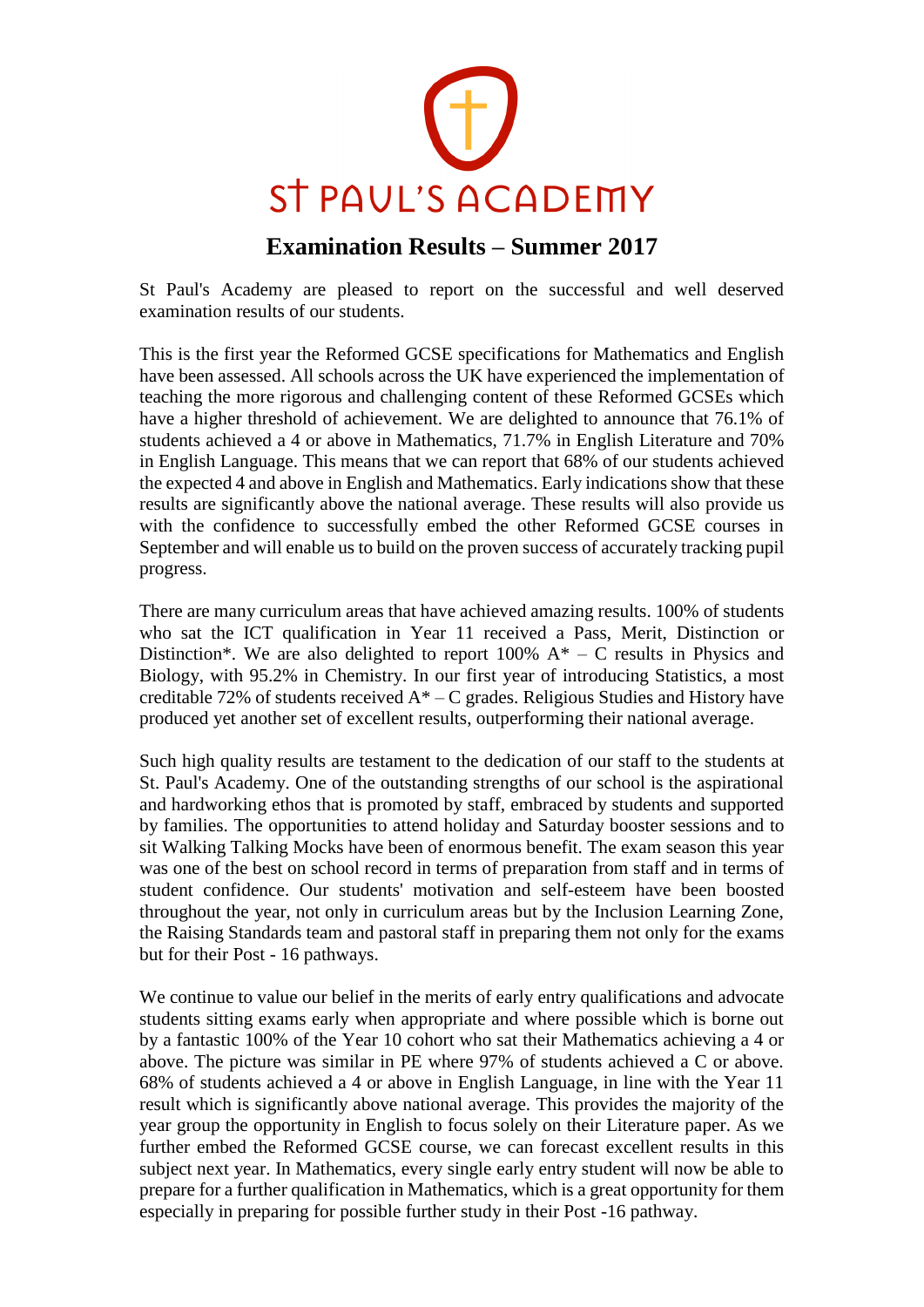The staff of St. Paul's Academy continue to strive to do their very best for all students, regardless of their ability and in all aspects of the school community. The collegiality of staff is another outstanding strength of the school and the hard work and dedication of both staff and students alike is to be celebrated and commended.

We are delighted with the examination results of our students and offer them our heartfelt congratulations on all that they have achieved in their five years at St. Paul's and wish them every possible success as they embark on the next stage of their education.

Very well done Class of 2017.

**Patrick Winston Principal**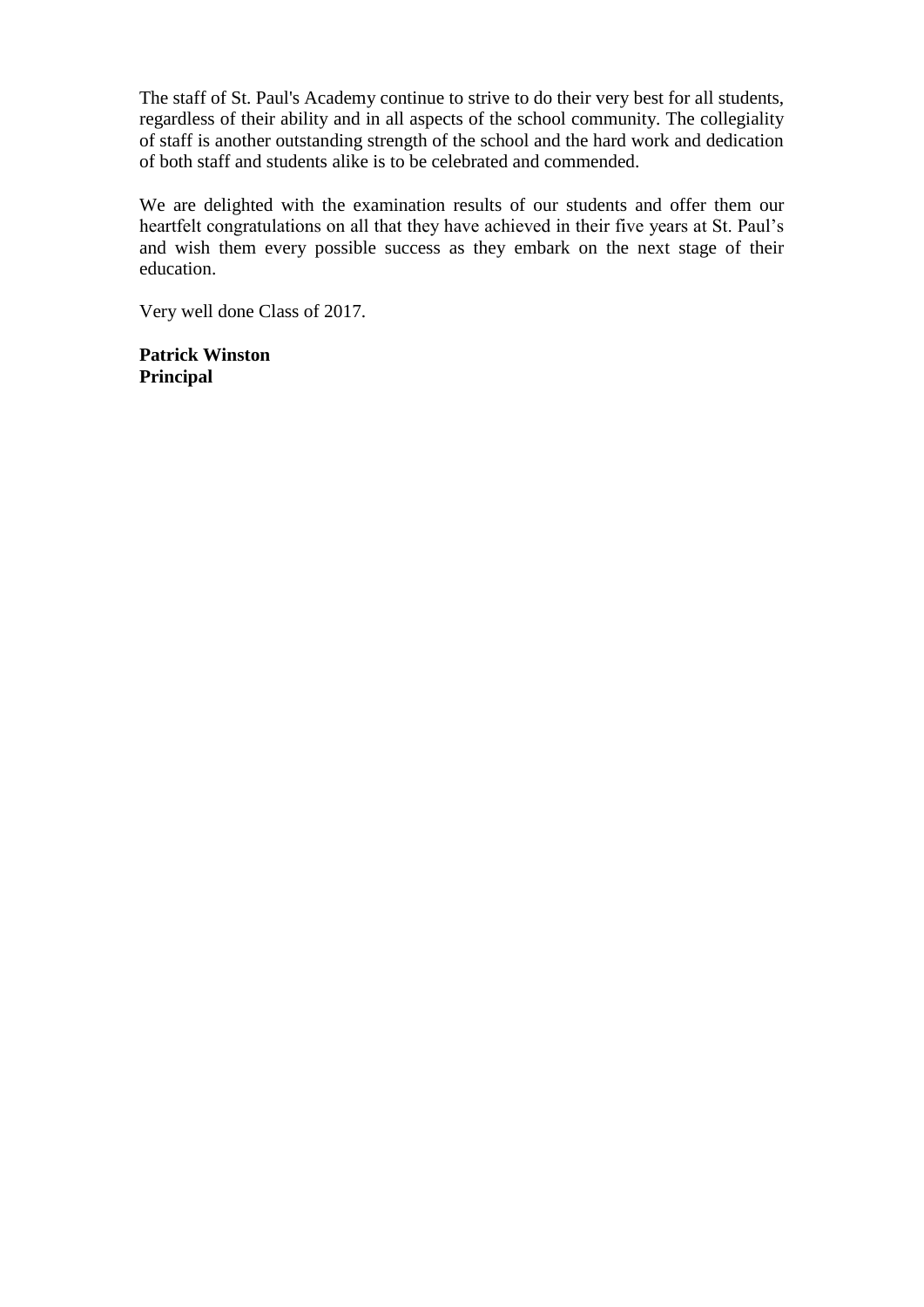

## Summer 2017 – Our Top 20 Students

| Name                    | <b>Grades Achieved</b>          | <b>Primary School</b> |
|-------------------------|---------------------------------|-----------------------|
| Jonathan Low            | 9, 9, 8, Dist*, 5A*, 3A         | Jubilee               |
| Mi-Tra Tran             | 9, 9, 9, Dist*, 4A*, 4A         | Woodhill              |
| Snit Issac              | 9, 9, 8, Dist*, 2A*, 4A, 1B     | Our Lady of Grace     |
| Vincent Balladares      | 9, 9, 8, Dist*, 1A*, 5A, 1B     | St Patrick's          |
| Klaudia Kaluza          | 9, 8, 7, Dist*, 3A*, 1A, 4B     | Cardwell              |
| Aakash KC               | 9, 6, 5, Dist*, 5A*, 2A, 1C     | Boxgrove              |
| Dianne Danquah          | 8, 8, 8, Dist*, 2A*, 2A, 3B     | Jubilee               |
| Okemute Larson-Orhougbe | 8, 8, 8, Dist*, 2A*, 5A, 1B     | Heronsgate            |
| Yan Kantsa              | 8, 7, 6, Dist*, 3A*, 4A         | Our Lady of Grace     |
| Shadele Brown           | 9, 8, 7, Dist*, 2A*, 1A, 4B     | Boxgrove              |
| Ayesha Asghar           | 8, 8, 6, Dist*, 1A*, 6A         | De Lucy               |
| Tarick Zomah            | 9, 7, 6, Dist*, 1A*, 5A, 2B     | Boxgrove              |
| Lennox Ogodo            | 8, 8, 8, Dist*, 1A*, 3A, 3B     | St Mary Magdalene     |
| Lora Umelue             | 8, 7, 6, Dist*, 2A*, 4A, 1B     | St Thomas a Becket    |
| Nikola Wasilewska       | 7, 7, 6, Dist*, 2A*, 3A, 3B     | Charlton Manor        |
| Stephen Ola-Oni         | 9, 6, 5, Merit, 1A*, 5A         | St Patrick's          |
| Natalie Alberto         | 7, 7, 6, Dist*, 1A*, 4A, 3B     | St Stephen's          |
| Michelina Ashong        | 8, 7, 7, Dist*, 1A*, 3A, 3B     | St Mary Magdalene     |
| Chantal Shrestha        | 8, 7, 7, Dist*, 1A*, 2A, 5B     | Conway Junior         |
| Emmanuel Begah          | 8, 7, 6, Dist*, 3A, 2B, 2C      | Cardwell              |
| Kibria Lee              | 8, 8, 6, Dist*, 1A*, 1A, 3B, 1D | Foxfield              |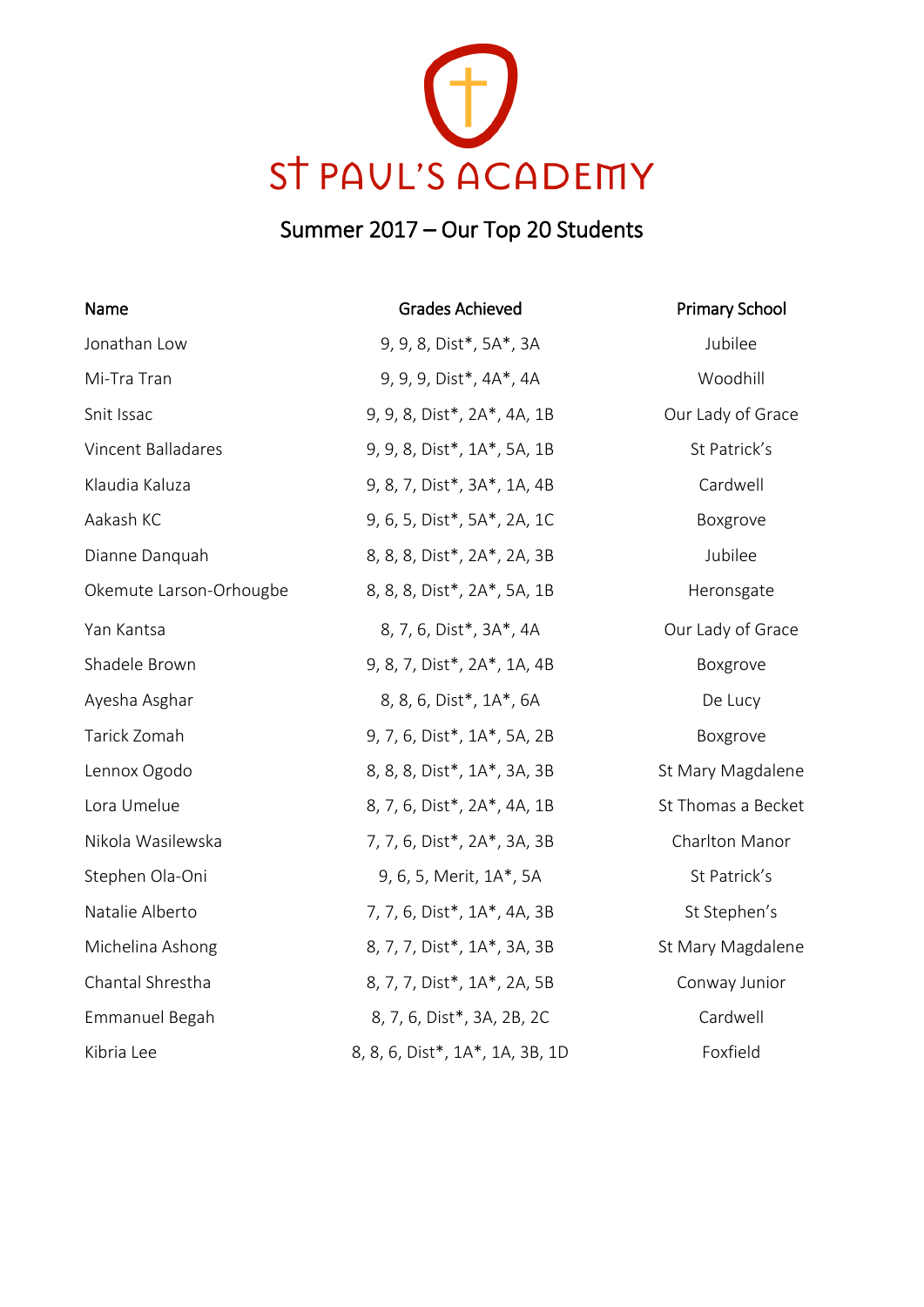### Summer 2017

- The average Attainment 8 for all students was 47.17
- 29 students achieved 5+ A / 7 or above grades.
- 23% of students achieved the English Baccalaureate qualification.
- 68% of students achieved 4+ grades in English and Mathematics.
- 47% of students achieved 5+ grades in English and Mathematics.
- Whole school attendance was 96.16%.

| Subject            | $A*-C/9-4%$ |
|--------------------|-------------|
| English Language   | 70.0        |
| English Literature | 71.7        |
| Mathematics        | 76.1        |
| Science Core       | 45.0        |
| Science Additional | 70.3        |
| Chemistry          | 95.2        |
| Physics            | 100.0       |
| Biology            | 100.0       |
| Art                | 43.4        |
| Drama              | 61.9        |
| Construction       | 42.1        |
| <b>ECDL</b>        | 100.0       |
| French             | 50.5        |
| Geography          | 50.0        |
| History            | 73.0        |
| Music              | 52.9        |
| Physical Education | 100.0       |
| Product Design     | 62.5        |
| Religious Studies  | 75.9        |
| Spanish            | 40.5        |
| Sport              | 100         |
| Statistics         | 72.0        |
| <b>Textiles</b>    | 55.0        |

#### Results Achieved by Year 11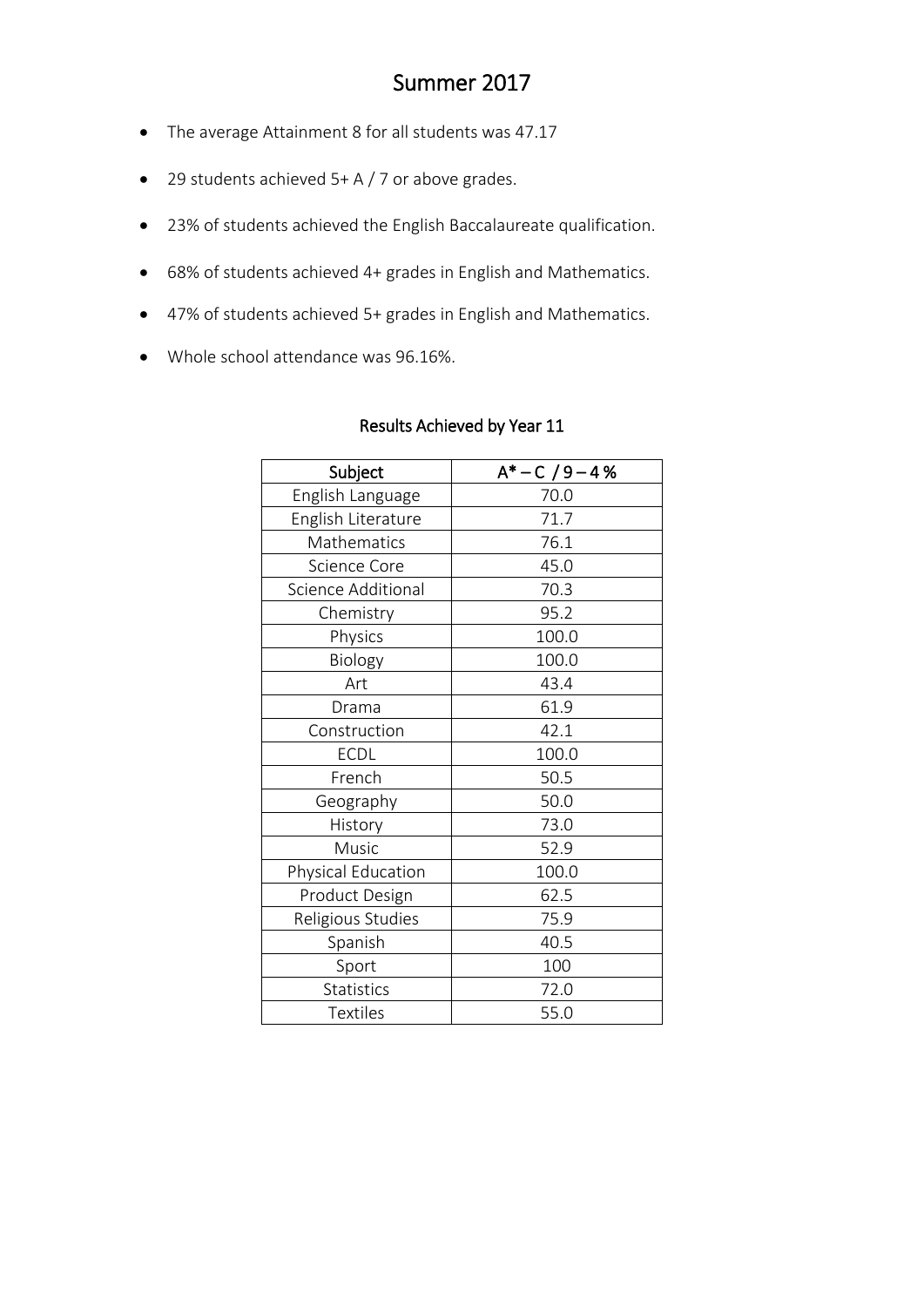### Results Achieved by Year 11

| Subject            |             | <b>Entries</b>          | $\boldsymbol{9}$        | $\bf 8$                   | $\overline{7}$ | $6\phantom{1}$          | 5              | $\overline{4}$          | $\overline{3}$          | $\overline{2}$ | $\mathbf{1}$     |
|--------------------|-------------|-------------------------|-------------------------|---------------------------|----------------|-------------------------|----------------|-------------------------|-------------------------|----------------|------------------|
| English Language   | M           | 128                     | $\overline{2}$          | 3                         | 9              | 13                      | 36             | 31                      | 24                      | 10             |                  |
|                    | $\mathsf F$ | 90                      | $\overline{2}$          | 6                         | 8              | 15                      | 15             | 21                      | 20                      | 3              |                  |
|                    | T           | 218                     | $\overline{\mathbf{4}}$ | 9                         | 17             | 28                      | 51             | 52                      | 44                      | 13             |                  |
| English Literature | M           | 128                     |                         | 9                         | $\mathbf{1}$   | 28                      | 27             | 28                      | 19                      | 14             | $\overline{2}$   |
|                    | $\mathsf F$ | 90                      | 3                       | 6                         | 8              | 20                      | 18             | 17                      | 11                      | 6              | 1                |
|                    | T           | 218                     | 3                       | 15                        | 9              | 48                      | 45             | 45                      | 30                      | 20             | 3                |
| Mathematics        | M           | 132                     | $\overline{7}$          | 14                        | 13             | 22                      | 28             | 24                      | 8                       | 10             | $\boldsymbol{6}$ |
|                    | F           | 89                      | $\overline{2}$          | 9                         | 11             | $\overline{7}$          | 20             | 18                      | 8                       | 8              | 6                |
|                    | T           | 221                     | 9                       | 23                        | 24             | 29                      | 48             | 42                      | 16                      | 18             | 12               |
| Total              | M           | 388                     | 9                       | 26                        | 23             | 63                      | 91             | 83                      | 51                      | 34             | $\bf 8$          |
|                    | F           | 269                     | 7                       | 21                        | 27             | 42                      | 53             | 56                      | 39                      | 17             | $\overline{7}$   |
|                    | Τ           | 657                     | 16                      | 47                        | 50             | 105                     | 144            | 139                     | 90                      | 51             | 15               |
|                    |             |                         |                         |                           |                |                         |                |                         |                         |                |                  |
|                    |             |                         |                         |                           |                | $\mathsf C$             |                |                         |                         |                |                  |
| Subject            |             | <b>Entries</b>          | $A^*$                   | $\boldsymbol{\mathsf{A}}$ | $\sf B$        |                         | D              | $\mathsf E$             | F                       | G              | U                |
| Art                | M           | 28                      |                         | $\overline{\mathbf{4}}$   | $\overline{2}$ | $\overline{\mathbf{4}}$ | $\overline{7}$ | $\overline{7}$          | $\overline{2}$          | $\overline{2}$ |                  |
|                    | F           | 25                      | 1                       | $\overline{\mathbf{c}}$   | 5              | 5                       | 10             | $\mathbf{1}$            | 1                       |                |                  |
|                    | T           | 53                      | 1                       | 6                         | 7              | 9                       | 17             | 8                       | $\overline{\mathbf{3}}$ | $\overline{2}$ |                  |
| Astronomy          | M           | $\overline{\mathbf{4}}$ | $\overline{2}$          |                           | $\overline{2}$ |                         |                |                         |                         |                |                  |
|                    | F           | $\mathbf{1}$            |                         | 1                         |                |                         |                |                         |                         |                |                  |
|                    | T           | 5                       | $\overline{2}$          | 1                         | $\overline{2}$ |                         |                |                         |                         |                |                  |
| Biology            | M           | 19                      | $\mathbf{1}$            | 5                         | 8              | 5                       |                |                         |                         |                |                  |
|                    | F           | 14                      |                         | 5                         | 8              | 1                       |                |                         |                         |                |                  |
|                    | T           | 33                      | $\mathbf{1}$            | 10                        | 16             | $6\phantom{1}$          |                |                         |                         |                |                  |
| Chemistry          | M           | 35                      | $\overline{2}$          | $\overline{7}$            | 11             | 12                      | 3              |                         |                         |                |                  |
|                    | F           | 28                      | 1                       | 6                         | 10             | 11                      |                |                         |                         |                |                  |
|                    | T           | 63                      | 3                       | 13                        | 21             | 23                      | 3              |                         |                         |                |                  |
| Construction       | M           | 18                      |                         |                           | $\overline{3}$ | $\overline{\mathbf{4}}$ | 11(P1)         |                         |                         |                |                  |
|                    | F           | 1                       |                         | 1                         |                |                         |                |                         |                         |                |                  |
|                    | T           | 19                      |                         | $\mathbf{1}$              | $\mathbf{3}$   | 4                       | 11(P1)         |                         |                         |                |                  |
| Drama              | M           | 22                      |                         | $\overline{1}$            | 6              | $\overline{4}$          | 8              | $\overline{3}$          |                         |                |                  |
|                    | F           | 20                      |                         |                           | $\overline{2}$ | 13                      | $\overline{4}$ |                         |                         | $\mathbf{1}$   |                  |
|                    | T           | 42                      |                         | $\mathbf{1}$              | 8              | 17                      | 12             | 3                       |                         | $\mathbf{1}$   |                  |
|                    |             |                         |                         |                           |                |                         |                |                         |                         |                |                  |
| ECDL               | M           | 127                     | 54                      | 32                        | 35             | $\boldsymbol{6}$        |                |                         |                         |                |                  |
|                    | F<br>Τ      | 88                      | 34                      | 23                        | 23             | 8                       |                |                         |                         |                |                  |
|                    |             | 215                     | 88                      | 55                        | 58             | 14                      |                |                         |                         |                |                  |
| French             | M           | 58                      | $\overline{2}$          | $\overline{2}$            | 6              | 15                      | 17             | 11                      | $\overline{3}$          | $\overline{2}$ |                  |
|                    | F           | 41                      | $\overline{2}$          | $\boldsymbol{6}$          | 10             | $\overline{7}$          | 12             | $\overline{\mathbf{4}}$ |                         |                |                  |
|                    | T           | 99                      | $\overline{\mathbf{4}}$ | 8                         | 16             | 22                      | 29             | 15                      | $\mathbf{3}$            | $2^{\circ}$    |                  |
| Geography          | M           | 47                      | $\mathbf{1}$            | $\overline{7}$            | $\overline{7}$ | 10                      | 12             | 9                       | $\mathbf{1}$            |                |                  |
|                    | F           | 25                      | $\mathbf{1}$            | 1                         | $\overline{3}$ | 6                       | 6              | 5                       | 3                       |                |                  |
|                    | Τ           | 72                      | $\overline{2}$          | 8                         | $10\,$         | 16                      | 18             | 14                      | $\overline{\mathbf{4}}$ |                |                  |
| German             | M           |                         |                         |                           |                |                         |                |                         |                         |                |                  |
|                    | F           | $\mathbf{1}$            |                         |                           |                | $\frac{1}{1}$           |                |                         |                         |                |                  |
|                    | T           | $\mathbf{1}$            |                         |                           |                |                         |                |                         |                         |                |                  |
| Greek              | ${\sf M}$   | $\mathbf{1}$            |                         |                           | $\mathbf{1}$   |                         |                |                         |                         |                |                  |
|                    | F           |                         |                         |                           |                |                         |                |                         |                         |                |                  |
|                    | T           | $\mathbf{1}$            |                         |                           | $\mathbf{1}$   |                         |                |                         |                         |                |                  |
| History            | M           | 56                      | $\overline{2}$          | 4                         | 13             | 22                      | 8              | 5                       | $\overline{2}$          |                |                  |
|                    | F           | 55                      | 3                       | 10                        | 11             | 16                      | 10             | 4                       | 1                       |                |                  |
|                    | Τ           | 111                     | 5                       | 14                        | 24             | 38                      | 18             | 9                       | $\overline{3}$          |                |                  |
|                    |             |                         |                         |                           |                |                         |                |                         |                         |                |                  |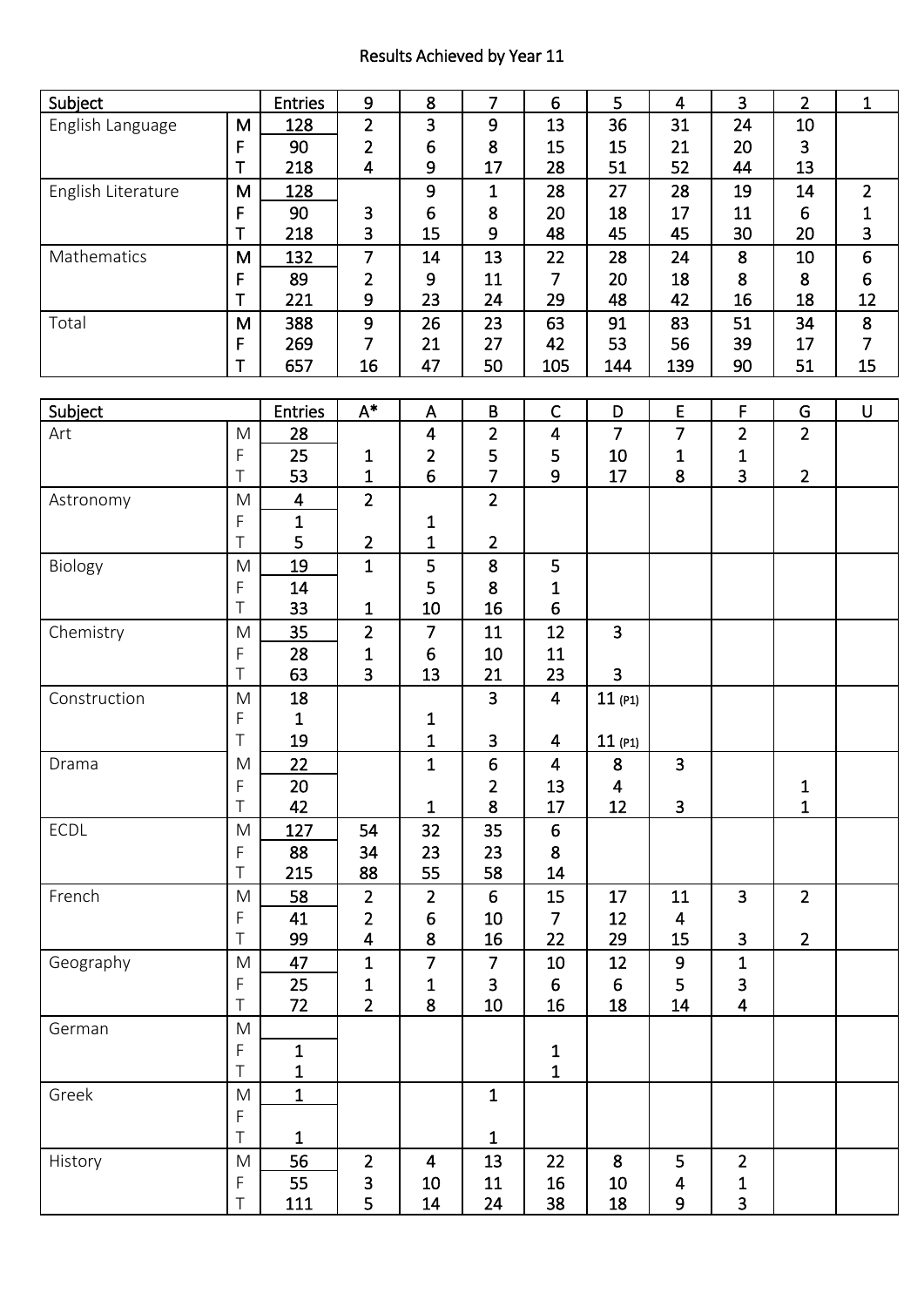| Italian            | $\mathsf{M}% _{T}=\mathsf{M}_{T}\!\left( a,b\right) ,\ \mathsf{M}_{T}=\mathsf{M}_{T}\!\left( a,b\right) ,$<br>F | 1                   | $\mathbf{1}$                     |                         |                   |                         |                                |                |                         |                         |                         |
|--------------------|-----------------------------------------------------------------------------------------------------------------|---------------------|----------------------------------|-------------------------|-------------------|-------------------------|--------------------------------|----------------|-------------------------|-------------------------|-------------------------|
|                    | $\top$                                                                                                          | $\mathbf 1$         | $\mathbf{1}$                     |                         |                   |                         |                                |                |                         |                         |                         |
| Music              | M                                                                                                               | 6                   |                                  |                         | 3                 | $\overline{\mathbf{3}}$ |                                |                |                         |                         |                         |
|                    | F                                                                                                               | 11                  |                                  | 1                       | 1                 | 1                       | 3                              | 3              | $\overline{\mathbf{c}}$ |                         |                         |
|                    | T                                                                                                               | 17                  |                                  | $\mathbf{1}$            | $\overline{4}$    | $\overline{4}$          | 3                              | $\overline{3}$ | $\overline{2}$          |                         |                         |
| Physical Education | $\mathsf{M}% _{T}=\mathsf{M}_{T}\!\left( a,b\right) ,\ \mathsf{M}_{T}=\mathsf{M}_{T}\!\left( a,b\right) ,$      | 22                  | $\overline{7}$                   | 9                       | $6\phantom{a}$    |                         |                                |                |                         |                         |                         |
|                    | F                                                                                                               | 5                   | $\overline{2}$                   | $\overline{2}$          | 1                 |                         |                                |                |                         |                         |                         |
|                    | Ť                                                                                                               | 27                  | 9                                | 11                      | $\overline{7}$    |                         |                                |                |                         |                         |                         |
| Physics            | M                                                                                                               | 19                  | $\overline{\mathbf{3}}$          | 5                       | $\boldsymbol{9}$  | $\overline{2}$          |                                |                |                         |                         |                         |
|                    | F<br>T                                                                                                          | 14                  | 1                                | 7                       | 6                 |                         |                                |                |                         |                         |                         |
|                    |                                                                                                                 | 33                  | $\overline{4}$                   | 12                      | 15                | $\overline{2}$          |                                |                |                         |                         |                         |
| Polish             | M                                                                                                               | $\overline{2}$      |                                  | $\mathbf{1}$            |                   |                         | $\mathbf{1}$                   |                |                         |                         |                         |
|                    | F<br>T                                                                                                          | $\overline{2}$<br>4 | $\overline{2}$<br>$\overline{2}$ | $\mathbf{1}$            |                   |                         | $\mathbf{1}$                   |                |                         |                         |                         |
| Portuguese         | M                                                                                                               | $\overline{2}$      |                                  | $\mathbf{1}$            |                   |                         | $\mathbf{1}$                   |                |                         |                         |                         |
|                    | F                                                                                                               | $\overline{2}$      |                                  | $\overline{\mathbf{c}}$ |                   |                         |                                |                |                         |                         |                         |
|                    | $\top$                                                                                                          | $\overline{4}$      |                                  | 3                       |                   |                         | $\mathbf{1}$                   |                |                         |                         |                         |
| Product Design     | M                                                                                                               | 15                  |                                  | $\mathbf{1}$            | 5                 | $\overline{\mathbf{3}}$ | $\overline{2}$                 | $\mathbf{1}$   | $\mathbf{1}$            | $\mathbf{1}$            | $\mathbf{1}$            |
|                    | F                                                                                                               | $\mathbf{1}$        |                                  |                         |                   | 1                       |                                |                |                         |                         |                         |
|                    | T                                                                                                               | 16                  |                                  | $\mathbf{1}$            | 5                 | $\overline{4}$          | $\overline{2}$                 | $\mathbf{1}$   | $\mathbf{1}$            | 1                       | $\mathbf{1}$            |
| Religious Studies  | M                                                                                                               | 126                 | 10                               | 40                      | 26                | 17                      | 16                             | 10             | $\overline{\mathbf{3}}$ | $\overline{\mathbf{4}}$ |                         |
|                    | F                                                                                                               | 90                  | 15                               | 26                      | 20                | 10                      | 8                              | 4              | 5                       | 1                       | 1                       |
|                    | Τ                                                                                                               | 216                 | 25                               | 66                      | 46                | 27                      | 24                             | 14             | 8                       | 5                       | $\mathbf 1$             |
| Science Additional | M                                                                                                               | 82                  |                                  |                         | 22                | 37                      | 16                             | $\overline{7}$ |                         |                         |                         |
|                    | F                                                                                                               | 56                  |                                  | 3                       | 10                | 25                      | 14                             | 3              | 1                       |                         |                         |
|                    | Τ                                                                                                               | 138                 |                                  | 3                       | 32                | 62                      | 30                             | 10             | $\mathbf{1}$            |                         |                         |
| Science Core       | M                                                                                                               | 112                 |                                  |                         | 14                | 37                      | 33                             | 13             | $\boldsymbol{9}$        | 4                       | $\overline{\mathbf{c}}$ |
|                    | F                                                                                                               | 77                  |                                  |                         | 9                 | 25                      | 24                             | 10             | 4                       | $\overline{2}$          | $\frac{3}{5}$           |
|                    | T                                                                                                               | 189                 |                                  |                         | 23                | 62                      | 57                             | 23             | 13                      | 6                       |                         |
| Spanish            | M                                                                                                               | 37                  | $\overline{2}$                   | $\overline{2}$          | 5                 | 6                       | 8                              | $\overline{4}$ | $\overline{7}$          | 3                       |                         |
|                    | F                                                                                                               | 37                  |                                  | $\frac{3}{5}$           | 7                 | 5                       | 5                              | 5              | $\boldsymbol{6}$        | 4                       | $\overline{\mathbf{c}}$ |
|                    | $\top$                                                                                                          | 74                  | $\overline{2}$                   |                         | 12                | 11                      | 13                             | 9              | 13                      | $\overline{7}$          | $\overline{2}$          |
| Sport              | ${\sf M}$                                                                                                       | <u>33</u>           | $\mathbf{3}$                     | 22                      | $\bf 8$           |                         |                                |                |                         |                         |                         |
|                    | F<br>T                                                                                                          | 12<br>45            | 1<br>$\overline{\mathbf{4}}$     | 6                       | 5<br>13           |                         |                                |                |                         |                         |                         |
|                    |                                                                                                                 |                     |                                  | 28                      |                   |                         |                                |                |                         |                         |                         |
| Statistics         | ${\sf M}$                                                                                                       | 20<br>5             |                                  | $\mathbf{1}$            | $\overline{7}$    | 6                       | 6                              |                |                         |                         |                         |
|                    | F<br>T                                                                                                          | 25                  |                                  | $\mathbf{1}$            | $\mathbf{1}$<br>8 | $\mathsf 3$<br>9        | $\mathbf{1}$<br>$\overline{7}$ |                |                         |                         |                         |
| Textiles           | ${\sf M}$                                                                                                       | $\overline{3}$      |                                  |                         |                   | $\mathbf{1}$            |                                | $\overline{2}$ |                         |                         |                         |
|                    | F                                                                                                               | 17                  |                                  | $\mathbf{3}$            | $\mathbf{1}$      | $\boldsymbol{6}$        | $\ensuremath{\mathsf{3}}$      | 4              |                         |                         |                         |
|                    | T                                                                                                               | 20                  |                                  | $\overline{\mathbf{3}}$ | $\mathbf{1}$      | $\overline{7}$          | $\overline{\mathbf{3}}$        | 6              |                         |                         |                         |
| Total              | M                                                                                                               | 877                 | 90                               | 144                     | 199               | 194                     | 149                            | 72             | 28                      | 16                      | 3                       |
|                    | F                                                                                                               | 627                 | 63                               | 108                     | 133               | 144                     | 100                            | 43             | 23                      | 8                       | 6                       |
|                    | Τ                                                                                                               | 1504                | 153                              | 252                     | 332               | 338                     | 249                            | 115            | 51                      | 24                      | 9                       |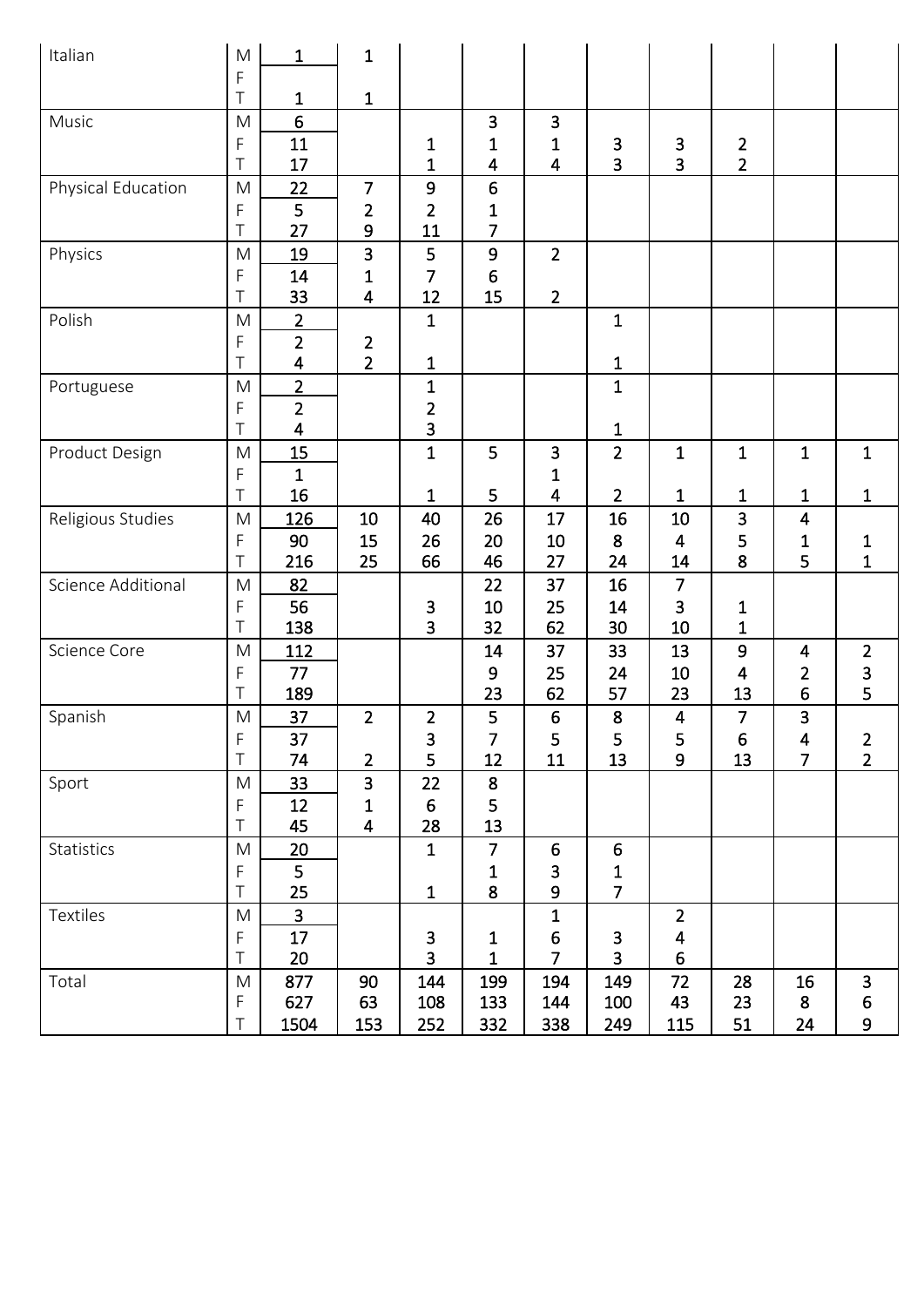| Subject             |   | <b>Entries</b> | Entry 3 | Entry 2 | Entry 1 |
|---------------------|---|----------------|---------|---------|---------|
| English Functional  | M |                |         |         |         |
|                     |   |                |         |         |         |
|                     |   |                |         |         |         |
| Entry Level Maths   | M |                |         |         |         |
|                     |   |                |         |         |         |
|                     |   |                |         |         |         |
| Entry Level Science | M |                |         |         |         |
|                     |   |                |         |         |         |
|                     |   |                |         |         |         |

#### Summary of Results

|             | Total | <b>Attainment 8</b> | % 4+ EnMa | % EBacc |
|-------------|-------|---------------------|-----------|---------|
| All         | 230   | 47.17               | 68        | 23      |
| <b>Boys</b> | 136   | 46.93               | 68        | 20      |
| Girls       | 94    | 47.51               | 67        | 29      |

## Comparison of performance of Pupil Premium students against other students

|                            | Total | <b>Attainment 8</b> | % 4+ EnMa | % EBacc |
|----------------------------|-------|---------------------|-----------|---------|
| All                        | 230   | 47.17               | 68        | 23      |
| <b>Pupil Premium</b>       | 89    | 43.64               | 60        | 24      |
| Other                      | 141   | 49.39               | 73        | 23      |
| <b>Pupil Premium Boys</b>  | 49    | 41.81               | 57        | 16      |
| <b>Other Boys</b>          | 87    | 49.81               | 75        | 22      |
| <b>Pupil Premium Girls</b> | 40    | 45.88               | 63        | 33      |
| <b>Other Girls</b>         | 54    | 48.72               | 70        | 26      |